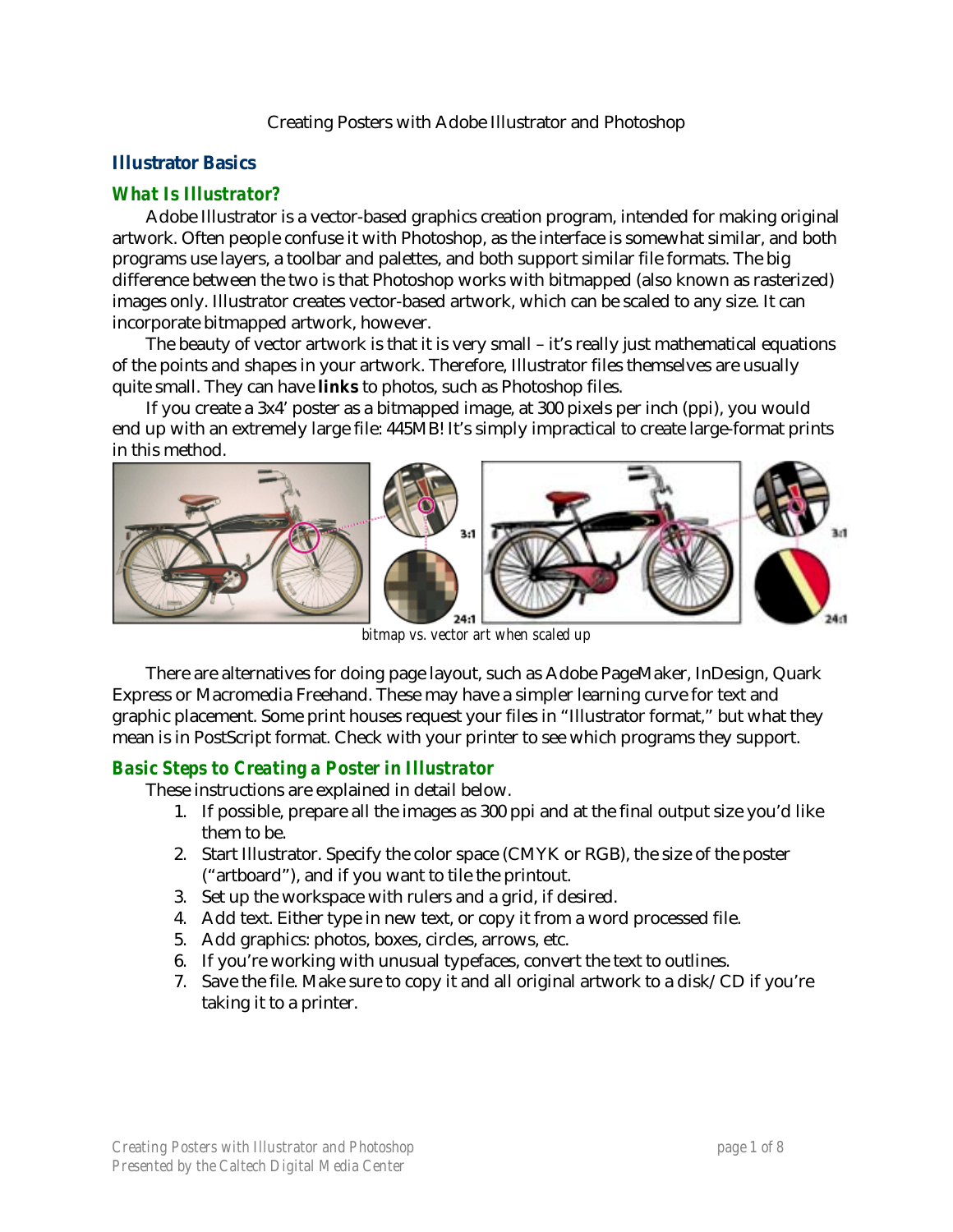# *Preparing Your Photos*

If you are scanning photos/negatives/slides, etc., scan them at 300 ppi – at the final output size. For example, if your original is 4x6", and you want it to print at 8x10, you would need to scan it so that you would end up with 2,400 x 3,000 pixels. Plus you would need to crop it to fit the new aspect ratio.

If you are working with images that you collect from a device, such as a CCD, set the resolution to 300 ppi if possible. If that's not possible (some devices have a fixed resolution, such as 72 ppi or 640x480 pixels), you may be able to "resize" the image without losing resolution. Open the file in Photoshop. Click on Image, Image Size. Do not check the Resample image box. Change the print dimensions to what you want, click OK. If it's a screen capture, they are frequently large, 12x14", so you can make them smaller and increase the resolution.

Save your files in either Photoshop .psd, TIFF .tif, or Photoshop EPS .eps format. Illustrator can read many other formats, but these are the most widely recognized by print shops.

## *Creating a New File*

After you start Illustrator, click on File, New… You will be determining the color space and size of your entire canvas, known as an *artboard*. Type in a name for your new file, and check the following options:

## **CMYK or RGB Color Spaces**

If you will be printing to a color desktop printer, it is most likely a CMYK printer, or 4-color printer. If you'll be printing at a print house, where they are using an RGB printer (such as a 6-color or 8-color inkjet printer, or a pictrography printer), choose RGB. If you're working in the CMYK environment and you import a photo from Photoshop, which is RGB, its colors will be converted to the CMYK color space.



Color spaces on computer monitors and printers are smaller than the entire range of visible light. Here, the yellow line encompasses RGB, and the blue line encompasses CMYK.*[1](#page-1-0)* Note that the CMYK color space is smaller than the RGB space, so you some of your colors may shift in the conversion. It is a good idea to test a leter-sized version/slice of your poster beforehand at your printer.

<span id="page-1-0"></span> <sup>1</sup> Taken from *The Color Mac Book*, by Marc D. Miller and Randy Zaucha, Hayden Press, 1992.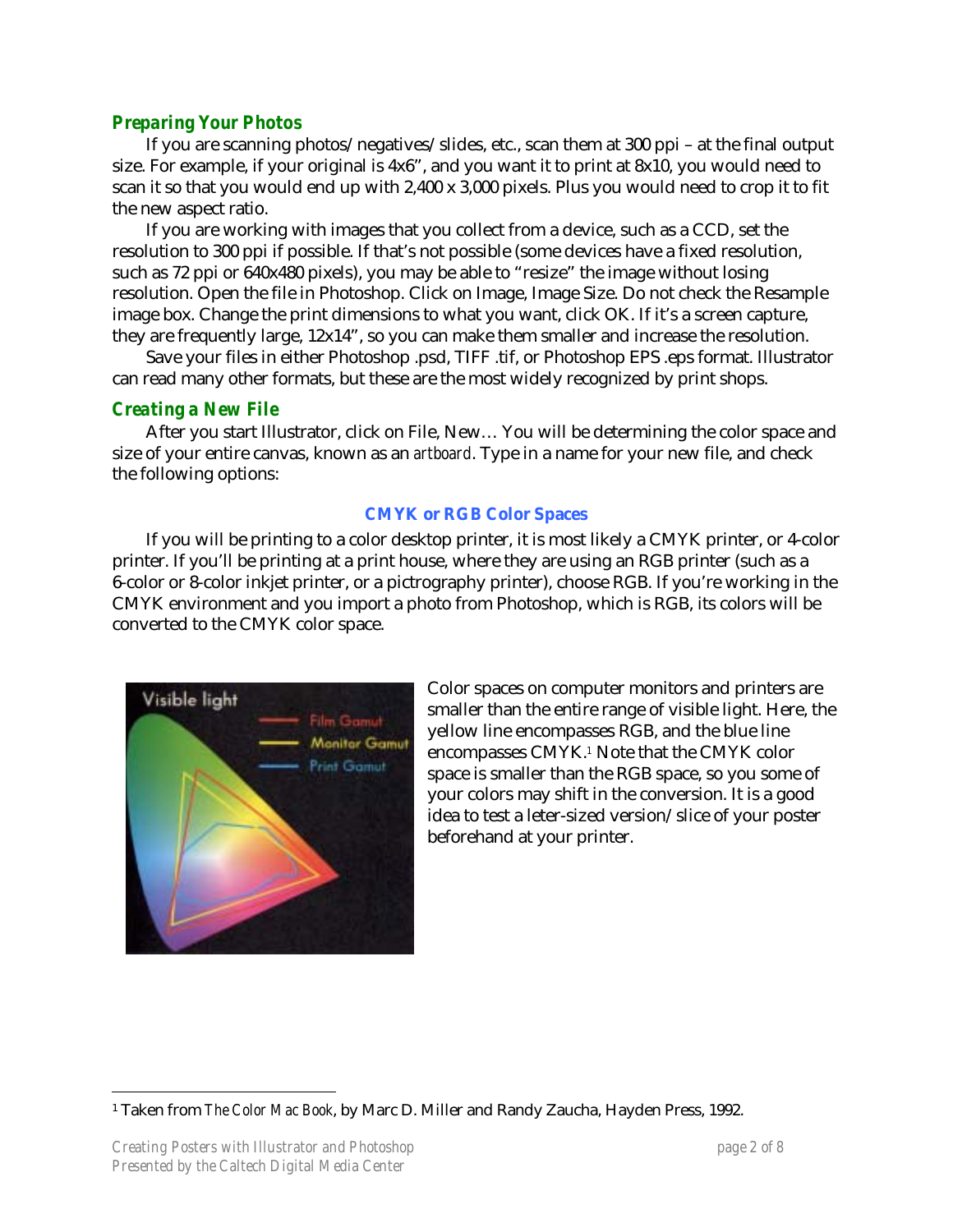

*CMYK (left) and RGB color. Here you can see the dot pattern produced on a desktop printer vs. the pixels you will see on an RGB computer monitor (RGB printers produce dots, however).* 

#### **Artboard Dimensions**

You can specify the size of your artboard in inches, cm, mm, pixels or picas.

## **Tiling Options & Page Setup**

If you want to create a large-format poster on your own desktop printer, you can divide it up into printable regions. Click on File, Document Setup, and click on Tile Imageable Areas. You will see a dotted grid appear on your artboard. These boundaries are tied to your specific printer. Click on File, Page Setup and make sure that the page orientation (portrait or landscape) and the page size (usually Letter) are set correctly. Unfortunately, you can't mix some areas of the artboard as landscape and others as portrait.

## *Important Tools*

Important tools in the Toolbox: Select /Direct arrow, Text, Free Transform, Hand, Zoom To select an object or text, you'll mainly use the **Select arrow**. To select specific points in an object, such as lengthening a text container, use the **Direct Select arrow**. Usually, you will also get handles on the boundary of the object which you can use to scale the shape. **Warning**: with text, you might scale the text unintentionally. You should use the Direct Select arrow, only choose the points you want to extend – do not select the baselines of the text – and then resize.

The "**T**" tool lets you click on the artboard and begin typing. You can also use it to click on a shape, and convert it to a *text container*. A tip: you can jump back and forth between the Text tool and the Select tool by holding down the *command* (Mac) or *Ctrl* (PC) key.

The Free Transform **The Free Transform that** tool allows you to scale an object. Sometimes, an object won't have handles just by clicking on it with the Select arrow. Click Free Transform to see the handles.

The **Hand** tool lets you "pull" the part of your file you want to see onto the screen. This is especially useful with large format posters, where you won't be able to see the whole poster at one time. Shortcut: hold down the *Spacebar* to temporarily turn on the hand tool. Keep the Spacebar depressed while you drag around, then release the spacebar.

The **Zoom** tool is also very handy to see detail. You can click on the Zoom (magnifying glass) and click on an area you want to zoom in on; or you can drag a rectangle around the area of interest and it will fill the screen. To zoom out, hold down the *option* (Mac) or *Alt* (PC) key while clicking. Shortcuts: hold down the *spacebar and the command/ctrl key* to temporarily turn on the zoom tool to zoom in; hold down *spacebar, command/ctrl and the option/alt key* to zoom out.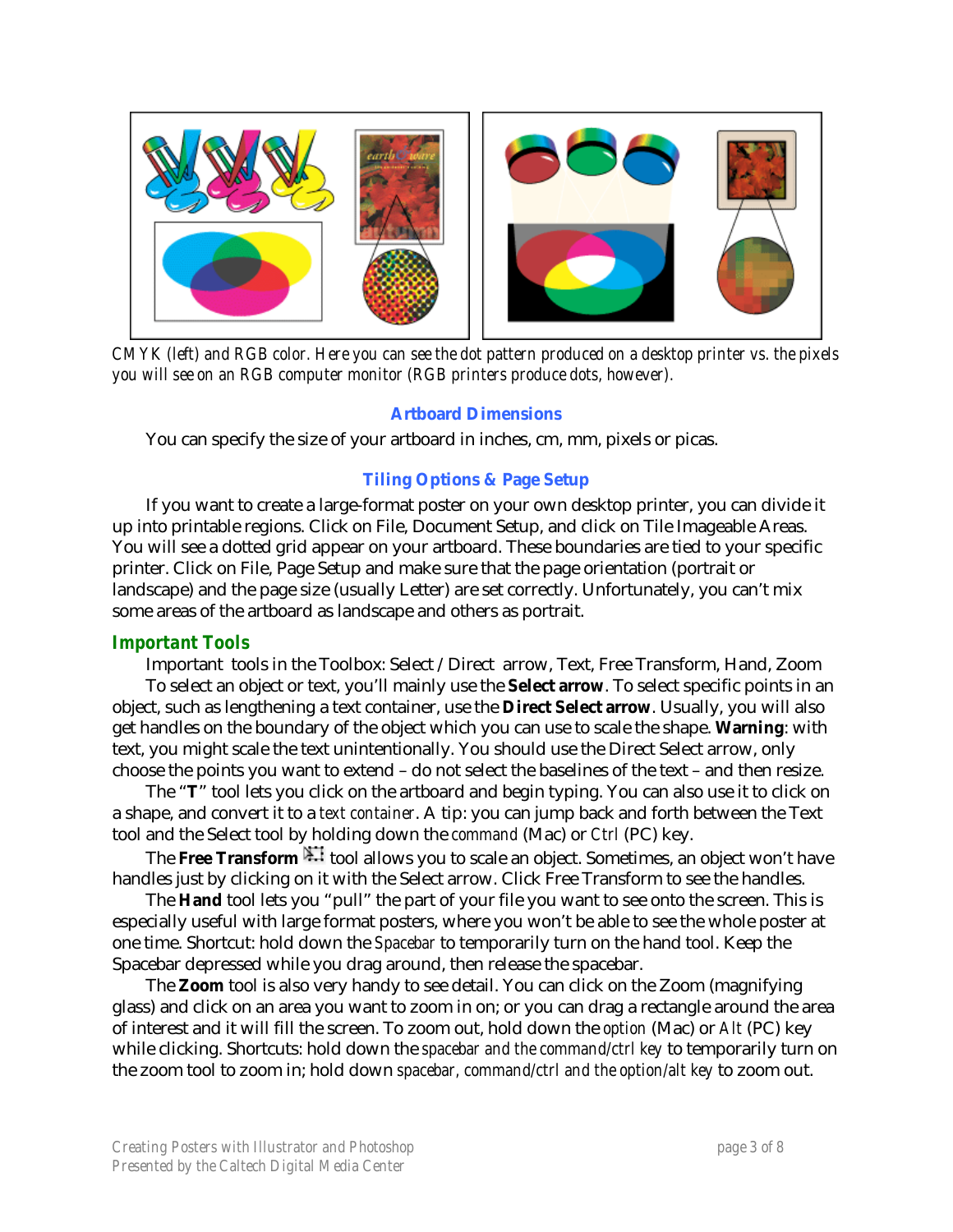## *Customizing the work space*

#### **Ruler**

To turn on the ruler, press Ctrl-r (PC) or command-r (Mac). To change the unit of measurement, click on File, Document Setup, and in the Setup box, change the Units box appropriately.

#### **Moving the 0 point**

In the upper left corner of the ruler is a symbol of a cross-hair. You can click on this and move the 0 point to be the upper left corner of your poster. It's easier to measure this way.

#### **Grid & Guides/Aligning Objects**

The grid and guides are enormously helpful when laying out a poster. To turn on a grid, click on View, Show Grid. To drag out a guide, either horizontally or vertically, make sure that the Ruler is visible. Click with your mouse in the ruler and drag down, or right. When you let go, the guide stays put.

To change the dimensions of the grid, or colors of the guides or grid, click on Edit, Preferences, Guides & Grid, and change the Gridlines Every… and Subdivisions fields. You can also change the colors here. Click OK when finished.

The grid and guides do not print; they are just there to help you align objects. You can have objects stick to your grid lines by selecting View, Snap to Grid.

To have objects align along a vertical or horizontal axis, use the Align palette. Click on Window, Align. Select the objects and click on the appropriate setting in the Align palette.

#### **Printing boundaries**

A dotted double-rectangle will appear in the center of your artboard. This shows the imageable (printable) area of your local printer. You can ignore this if you are not printing to a local printer. If you want to move it, click and hold on the Hand tool in the Toolbar and select the Page Tool. Then click on the imageable area rectangle and drag it somewhere else on the artboard.

#### **High-resolution image display on or off**

When you link a photo to an Illustrator document, a *proxy* of the photo is placed on the artboard. Normally, proxies are displayed at full resolution. This can slow down opening, saving and moving around in a document. If you want to turn this off while you work, click on Edit, Preferences, Files & Clipboard (Windows and Mac OS 9) or Illustrator, Preferences, Files & Clipboard (Mac OS X); and then select Use Low Resolution Proxy for Linked EPS.

#### *Text*

In general, text should be fairly large. Body text looks good at 36 points. Titles look good at 60 – 72 points. Captions look good at 24 points. For clarity, choose one or two typefaces (fonts). Good cross-platform choices are Times Roman, Palatino, Helvetica, or Arial. These are easy to read, and are likely to be available on the print house's computer. If you use a font which is not one of the standard 14 fonts, you must provide the font on the disk with your poster. Note that most print houses use Macs, but probably have PCs now as well.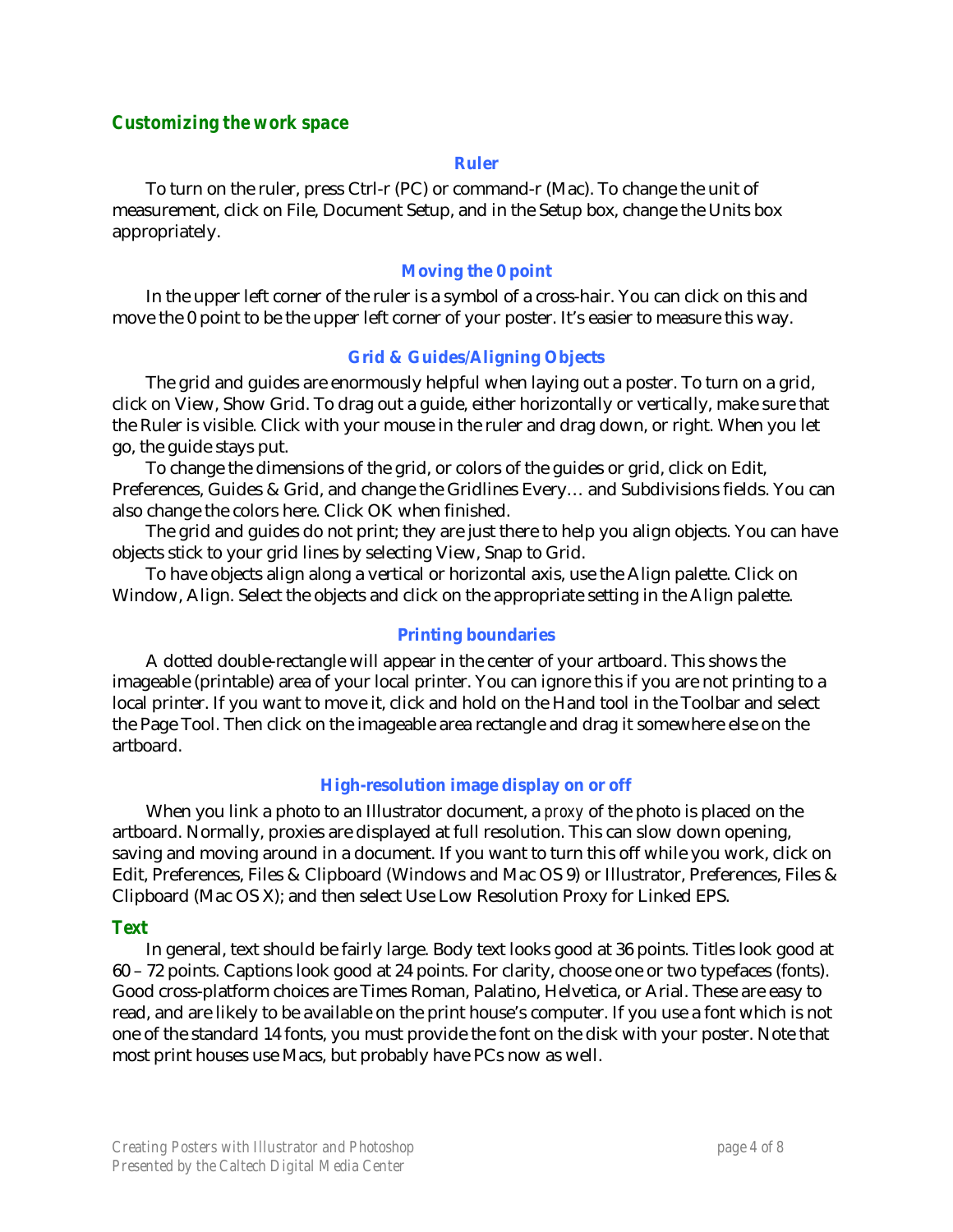## **Using the Type Tool for Free-Form Text**

Click on the Text tool  $T$ , then click anywhere on the artboard and begin typing. When you're finished, click on the Selection Arrow tool. You can re-position the text anywhere you like. Alternately, click and drag a rectangular shape, and your text will fill in that shape.

## **Using Text Containers**

Use either the Rectangle tool  $\Box$  or the Text tool, and draw a rectangular shape to contain the text. If you've used the Rectangle tool, click on the Text tool and click on the border of the rectangle. Then begin typing. The text will wrap within these boundaries.

#### **Using Rows & Columns**

You can do a sophisticated text layout with Rows and Columns. This is especially useful if you are tiling your poster to a letter-sized printer. See the handout "Creating rows and columns".

## **Adding Text Labels to Figures**

You will get a better result with labeling your figures if you do it at the final size in your poster. If you have put labels on your Photoshop file, and then place it in your poster – and stretch it – the text generally looks pixelated.

#### **Changing the Text Color**

To change the color of text, use the Selection Arrow tool to select it, then click on the Color palette's rainbow to choose a new color.

If you want the text color to match some other color in your poster, select the text, then click on the Eyedropper tool and hold down shift and click on the color you want to use.

#### **Creating Outlines**

The safest way to output your text is as *outlines*. This converts the type into a graphic. This is especially useful if you're using an unusual font or symbol font. You do this as a final step before saving the file (preferably with a new name) to be sent to the printer. Select the text with the Selection Arrow tool, then click on Type, Create Outlines.

## *Graphics*

## **Adding Photos**

To add a photo, click on File, Place and select your file; make sure the Link box is checked, and click OK. Click on the Selection Arrow tool to position the photo where you want it.

If you want to resize it, hold down the shift key and drag out one of the corner handles. If the corner handles don't show, click on the Free Transform tool  $\mathbb{H}$ , and shift-drag a corner.

#### **Copying from PowerPoint**

PowerPoint objects and text are in vector format (although they are not PostScript). You can copy and paste between PowerPoint and Illustrator. Sometimes, though, a black bounding box covers objects, which needs to be removed. Use the Direct-Select Arrow tool to select the box, and press Delete. You may need to press Delete up to 4 times to remove it entirely. Also, it does not recognize PowerPoint patterns, so these do not copy at all.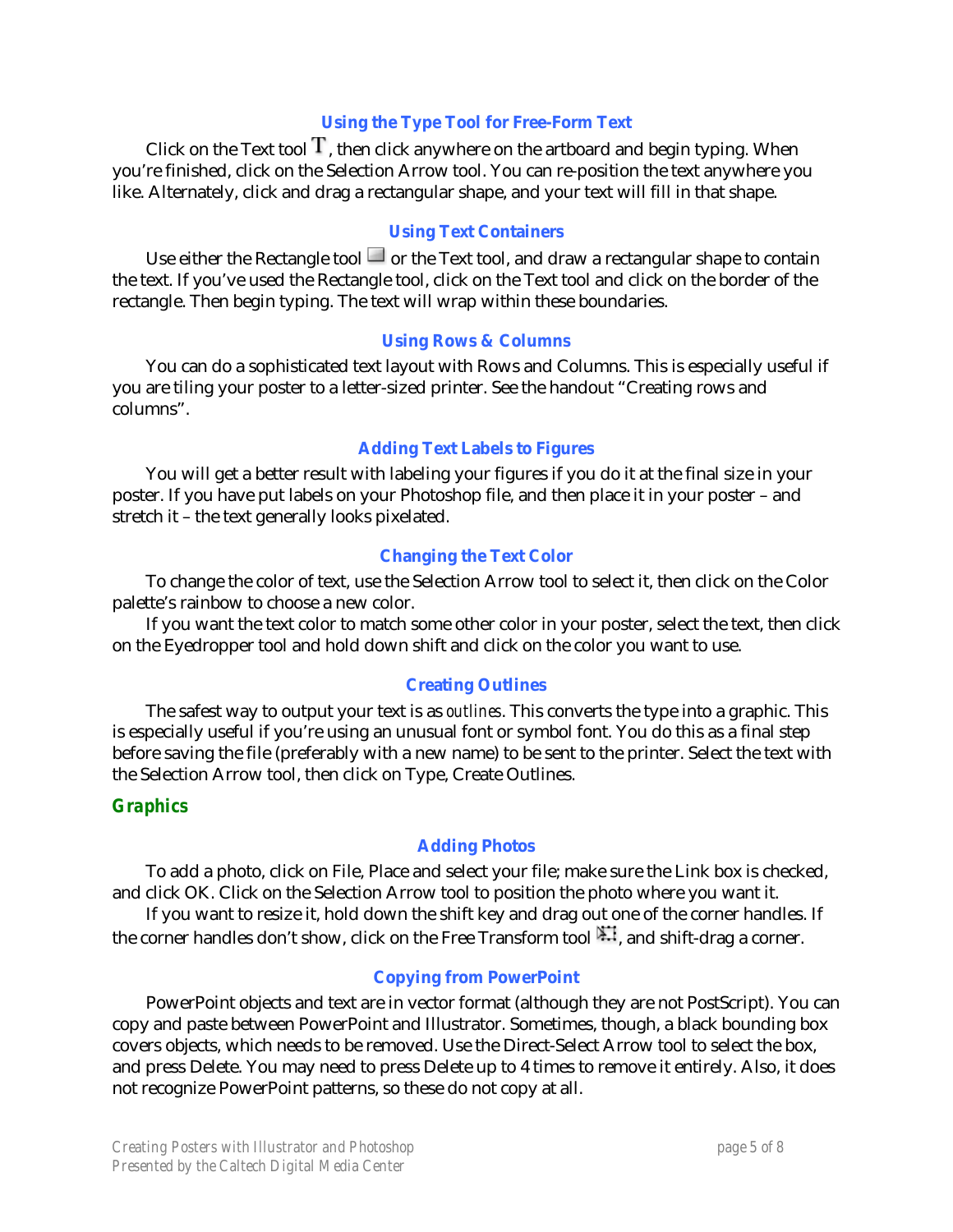Unfortunately, PowerPoint objects are embedded in the artboard, so the file gets bigger.

# **Boxes and Circles**

Boxes, circles and arrows are what Illustrator is designed to do! Use the Rectangle tool, or for a circle, click and hold the Rectangle tool to get the Ellipse tool  $\circ$ . Then draw the shape on the artboard. To keep the shape proportional (i.e., a perfect square or circle), hold down the shift key while drawing it. Once you've drawn it, select it with the Selection Arrow tool, and you can scale it and/or reposition it.

## **Arrows**

Draw a line with the Line Segment tool  $\searrow$ . In the Stroke palette, change its width. With the line selected, click on Filter, Stylize, Add Arrowheads… and scroll through the 27 types listed. Click OK. **Warning**: this takes a little practice – the arrowheads usually appear to be quite large; this depends upon the pixel width in the stroke palette.

## **Changing the color**

To change the color of an object, use the Selection Arrow tool to select it, then click on the Color palette's rainbow to choose a new color.

If you want the object to match some other color in your poster, select the object, then click on the Eyedropper tool and hold down shift and click on the color you want to use.

# **Using Gradients**

A nice visual effect in the background is a gradient. An example is the rainbow background on the "Image Samples" poster. Be aware that many printers have a difficult time printing a smooth gradient, though. See "Creating Gradient Fills" for specific instructions.

# **Resolution considerations for large sizes**

## *Know the final output size*

In general, a 5x7 to an 8x10 image looks good in a 3x4 or 4x4 poster. Of course, it depends upon how many images you want to include in the poster.

# *Recommendation: 300 pixels per inch (ppi).*

Most print houses recommend that your photos have a resolution of 300 pixels per inch at the **final output size**. At the printed size, each file would be between 9 to 24 MB. However, our test posters show that newer inkjet printers are quite forgiving, and files of 72 ppi can look acceptable. However, as stated in the Text section above, you should label the photos in Illustrator so that the text looks crisp.

If you have low resolution imagery, for example, something you've captured from a screen at 72 or 96 ppi, there's often nothing you can do to improve it. Photoshop can interpolate up, so you can create a 300 ppi image out of a low resolution image, but it may not enhance the detail.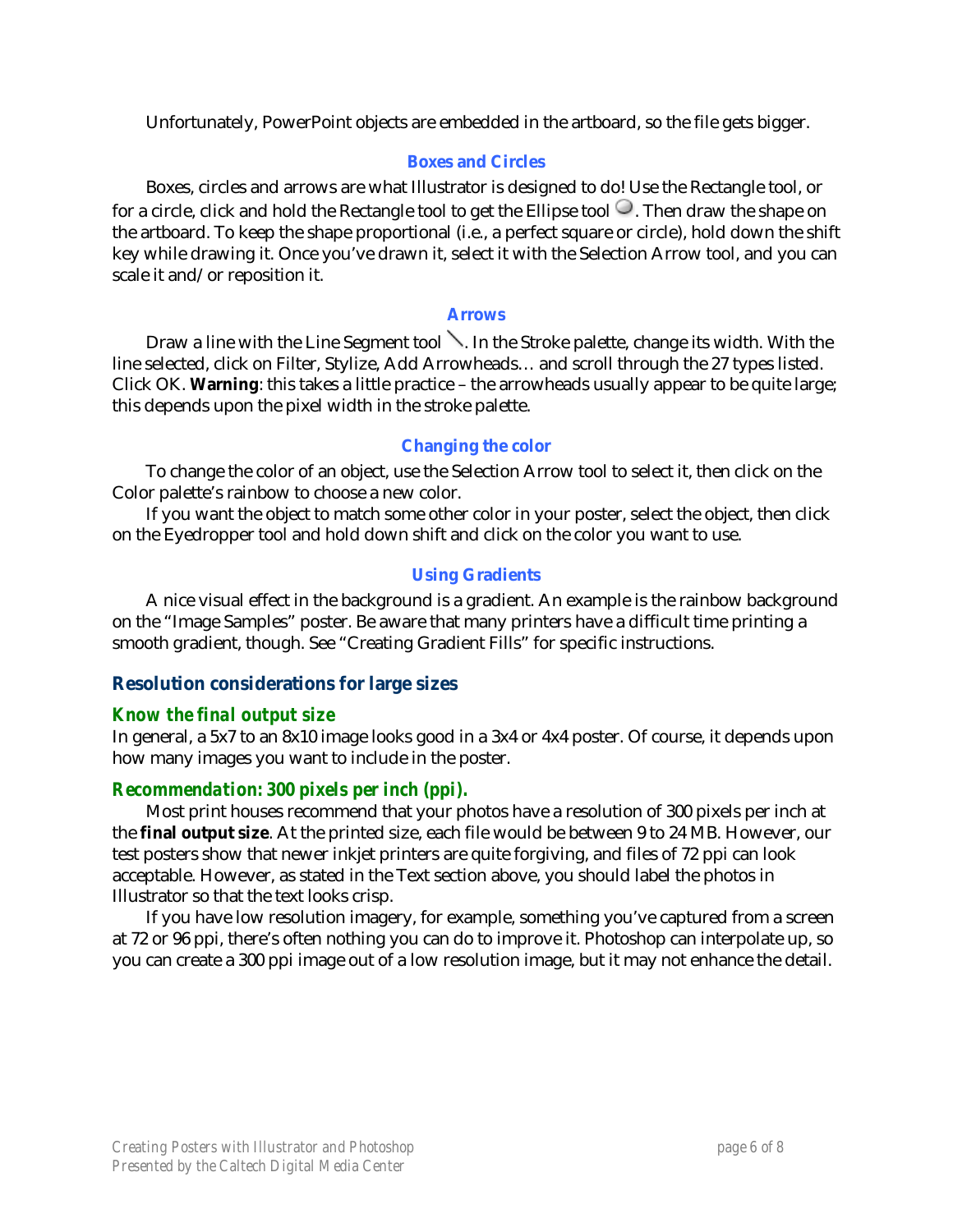# **Templates for posters, created by John Carpenter (Scott Fraser's lab), Biological Imaging Center**

Many thanks to John for his excellent work. These files contain instructions right on the canvas to help you with most changes you'll want to make to these files. You may take a CD which has copies of three pre-formatted files. If you are using a PC, you will get a warning when you open them that the Helvetica and Times Roman fonts need to be substituted. Click OK. They are saved in the Illustrator 8 version, to make them compatible with most systems. (Currently we are at version 10.)